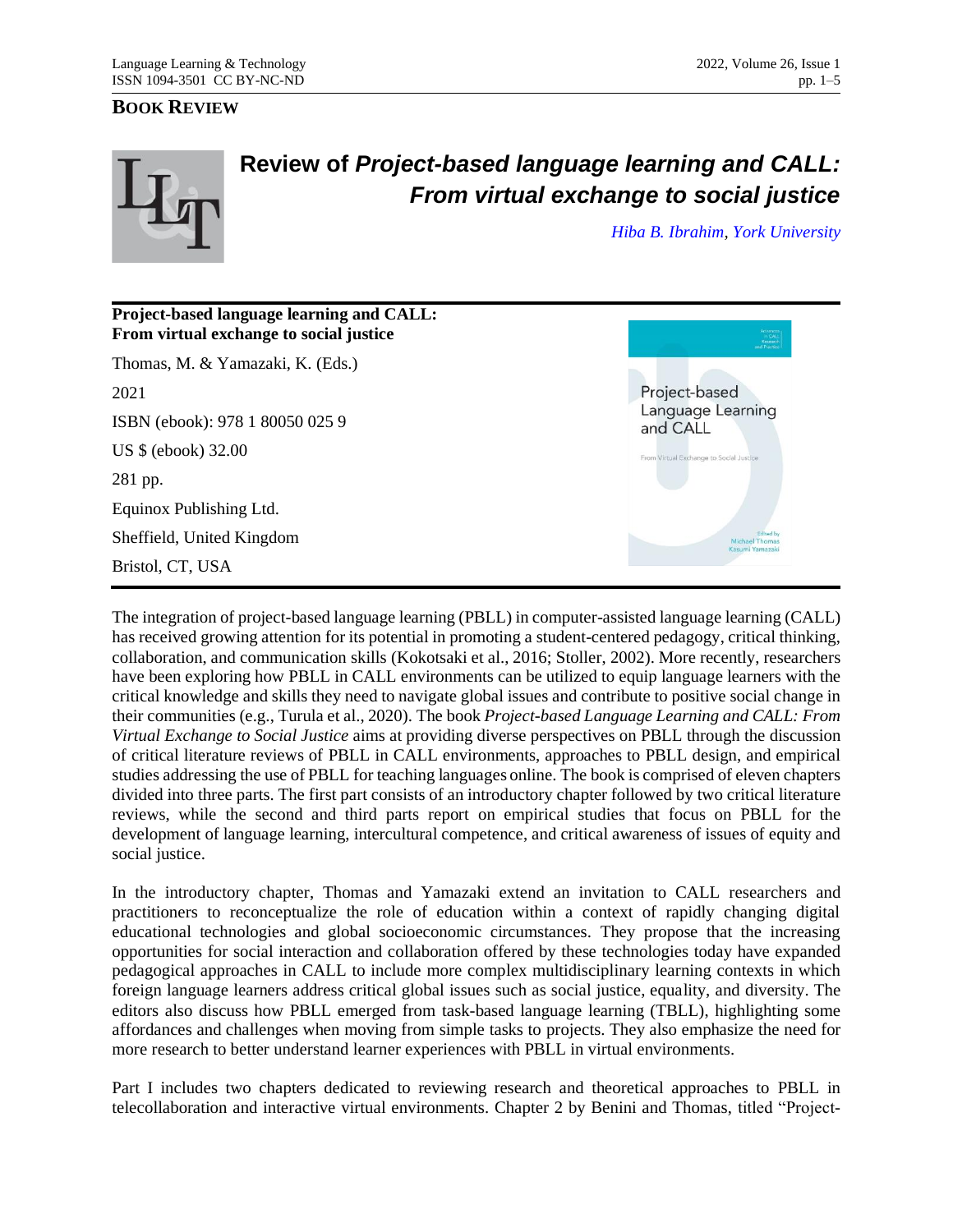based Language Learning, Virtual Exchange, and 3D Virtual Environments," is a critical literature review of how each of these virtual learning spaces contributes to language teaching and learning. In light of the changing roles of teachers and learners in CALL environments, Benini and Thomas discuss the potential of these three collaborative learning environments in developing multimodal and intercultural competencies in addition to other relevant  $21<sup>st</sup>$  century skills. The authors start their discussion with an overview of the current research trends and issues explored in each of these three virtual environments followed by an evaluation of their affordances (e.g., promoting learner autonomy and creativity, motivation for learning, critical thinking, and collaboration) and challenges (e.g., readiness for technology use, task design, working autonomously, and socio-institutional limitations) faced in the teaching-learning process. The chapter concludes with a discussion of current projects with multimodal approaches applied to language and intercultural learning settings, focusing on effective practices and areas of research in each.

In Chapter 3, Bangun and Alfaifi explore current theoretical models, frameworks, and approaches that guide research on PBLL in business English telecollaborative projects, focusing on those conducted in Indonesia and Saudi Arabia. The chapter presents a systematic review of common PBLL processes and activities implemented in business English telecollaborative projects, highlighting the role that telecollaboration plays in promoting critical thinking and collaboration skills among participants. In their discussion, the authors emphasize the impact of cultural differences on metacognitive skills development. Moreover, they urge business English educators who promote telecollaboration in collectivist cultural contexts to be familiar with learners' metacognitive diversity and the pedagogical philosophies practiced in teaching metacognitive awareness. Based on their critical review, the authors propose a PBLL process for business English telecollaboration projects in both countries.

Part II comprises five chapters and focuses on exploring the potential of different CALL-mediated projects for language development. In Chapter 4, Morgana describes the effects of a multimodal video project and the extent to which PBLL can support the achievement of linguistic goals in the school curriculum. The study was conducted with lower-secondary students of English as a foreign language (EFL) in Italy during the COVID-19 pandemic who were encouraged to use a variety of technological tools in planning and recording their videos (e.g., Google Drive Apps, Canva, Animoto, and Movie Maker). Analysis of the qualitative data reveals that students managed to improve their pronunciation and presentation skills, language awareness of relevant vocabulary and expressions, and ability to learn autonomously with confidence. Similarly, a comparison between pre- and post-project scores, based on the desired linguistic objectives, shows that students' linguistic ability and communication skills increased. Drawing upon these findings, Morgana argues that PBLL allows for language-focused activities and calls for exploring the development of linguistic skills in long-term PBLL projects.

In Chapter 5, Nami looks at how PBLL in synchronous learning environments in a higher education writing course can enhance Iranian students' consciousness and knowledge of academic writing ethics. The same ill-structured and well-written text samples were shared with students in the experimental online course and others in the conventional one. In the latter, the instructor used the texts to highlight examples of effective and ineffective strategies in academic writing while they were integrated as a source for PBLL tasks in the experiment group. Results suggest that unlike conventional online instruction, the PBLL approach provided students with opportunities to practice and develop their technical writing skills needed for enhancing originality in their writing in addition to paraphrasing, correct referencing, and plagiarism avoidance strategies. Moreover, the discussion the instructor facilitated among students to have them share their project outcomes helped them construct multiple perspectives through feedback. Nami concludes the chapter by highlighting the importance of redefining writing instruction considering PBLL and synchronous online teaching along with the need for including training on PBLL for teachers. The author also emphasizes the need to explore writing development in collaborative PBLL, examine the potential of PBLL for improving writing skills in other instruction mediums (i.e., blended and face-to-face learning), and gain instructor and student insights into PBLL in future projects.

Xie's study (Chapter 6) looks at how two digital projects in an advanced content-based Japanese language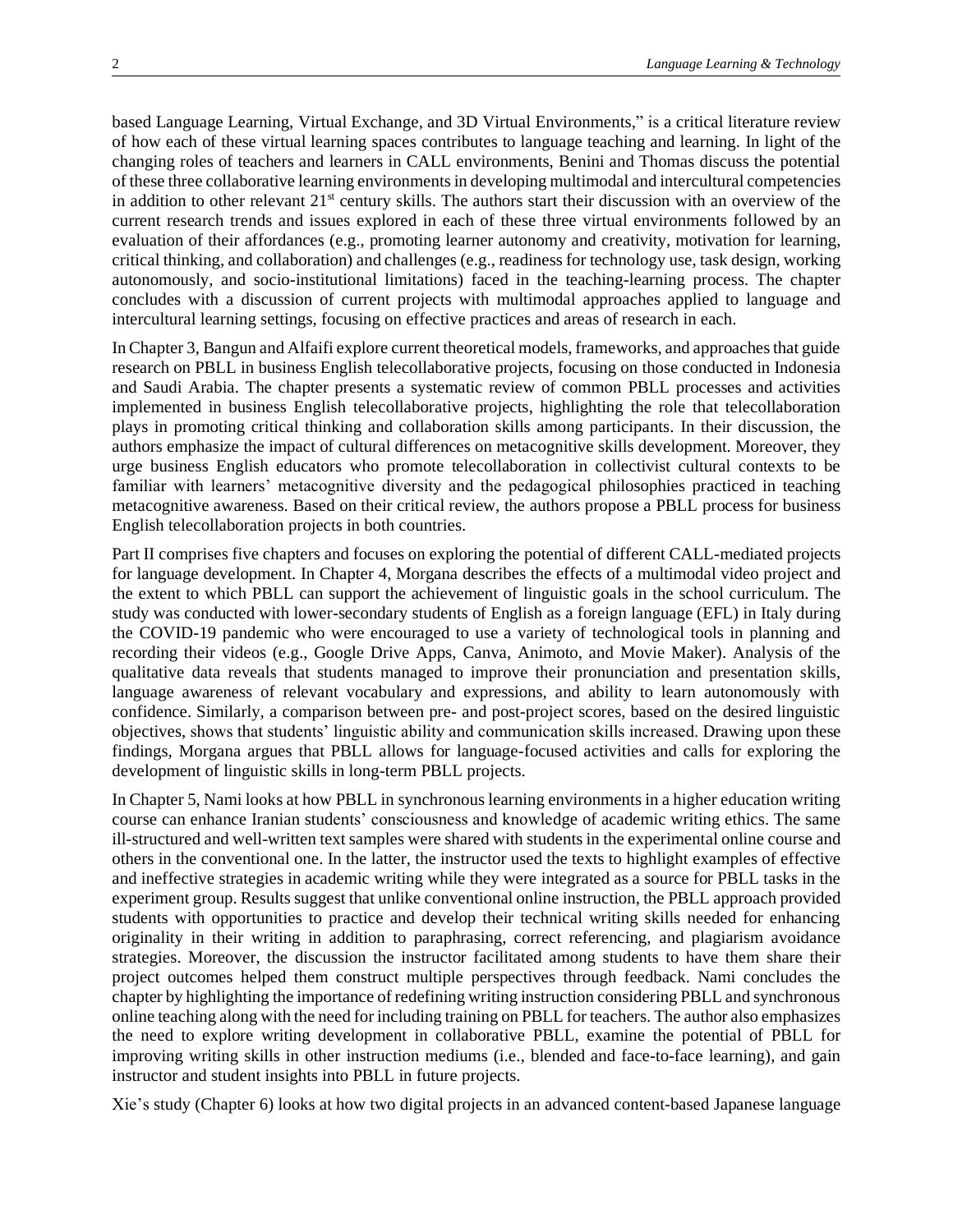course support scaffolded language learning. Results suggest that both the voice-dubbing and video introduction to Japanese culture increased students' motivation and interest in Japanese language and culture, provided students with practice opportunities, and helped them develop their multimodal competence. However, the projects were found to limit opportunities for language learning, negotiation of meaning, and interacting skills. Xie explains that the integration of various assessment methods (e.g., instructor assessment, peer assessment, and self-assessment) along with accessible and user-friendly technological tools is essential for effective PBLL implementation.

Chapter 7 promotes a Content and Language Integrated Learning (CLIL) approach in PBLL through which language learners acquire language skills and other subject content at the same time. Cinganotto starts the chapter by explaining the conceptual framework of Pluriliteracies Teaching for Deeper Learning (PTDL) whose four dimensions of co-constructing knowledge, languaging for demonstrating understanding, learner mindset, and mentoring learning help teachers interpret and implement CLIL methodology. The author also discusses the use of PBLL and technology in each of the model dimensions to enhance the desired learning outcomes in the school curricula. The second part of the chapter illustrates the implementation and teacher evaluation of CLIL by discussing some digital PBLL projects in Italian schools (e.g., city tours and virtual galleries) where the target languages were used to creatively explore and present other subject content. Comments suggest that PBLL with a CLIL approach is rewarding for both teachers and students because it decenters the teacher as the originating source of knowledge and offers space for student collaboration and autonomy.

The final chapter in Part II explores the implementation of PBLL in the form of ePortfolios in an intermediate French language course. Chism and Faidley specifically look at the potential of ePortfolios in building strong online learning communities and supporting construction of linguistic and cultural knowledge. The descriptive quantitative and qualitative data analysis shows that students appreciated the use of ePortfolios rather than a traditional textbook to support their deep learning. Moreover, they highlighted that collaborative group work through *Weebly*, the website used to generate ePortfolios, increased their sense of community, social interaction skills, and intercultural awareness. Constructive feedback that students shared to improve future iterations of ePortfolios included communicating project expectations more clearly and adjusting the timeline for module completion and content density to allow for more scaffolded language and culture learning.

Part III, which is the last part in the book, contains two chapters addressing social justice and an epilogue. Chapter 9, titled "Transcultural Language Learning Through a Cinema and Social Justice Teletandem Program," reports on the design and implementation of a PBLL telecollaborative project that took place across three different cycles of the 2018–2019 academic year, connecting postsecondary students in Mexico and in the United States. Following an action study methodology, Hernández Alvarado and Brinckwirth implemented a series of language tasks and a final project at the end of the teletandem project. Students in each country selected a film they did not discuss in class to address social justice issues (e.g., illegal immigration, human trafficking, and marginalization of indigenous peoples) and collaborated to prepare film summaries. The summaries took the form of film critiques in Mexico and film narrations in the US to help students develop linguistic and cultural knowledge. The teacher researchers used mixed methods to understand the efficacy of their telecollaboration project design, recurring implementation challenges, and the efficacy of their proposed solutions (e.g., evaluation questionnaires, student journals, and artifacts posted on the LMS). In addition, they identified ways to improve the effectiveness of telecollaboration implementation in future iterations of both courses using researchers' observations, students' VoiceThread reflections posted on the LMS, and video-recorded sessions. The findings suggest that a PBLL teletandem model assisted students in developing their speaking skills and pronunciation, as well as learning new language expressions and idioms when collaborating with their partners. Similarly, students found the final project to be a unique opportunity to learn about social issues in the partner country and clarify their cultural stereotypes and assumptions.

Chapter 10 by Anderson and Macleroy examines the cross-curricular *Critical Connections* project through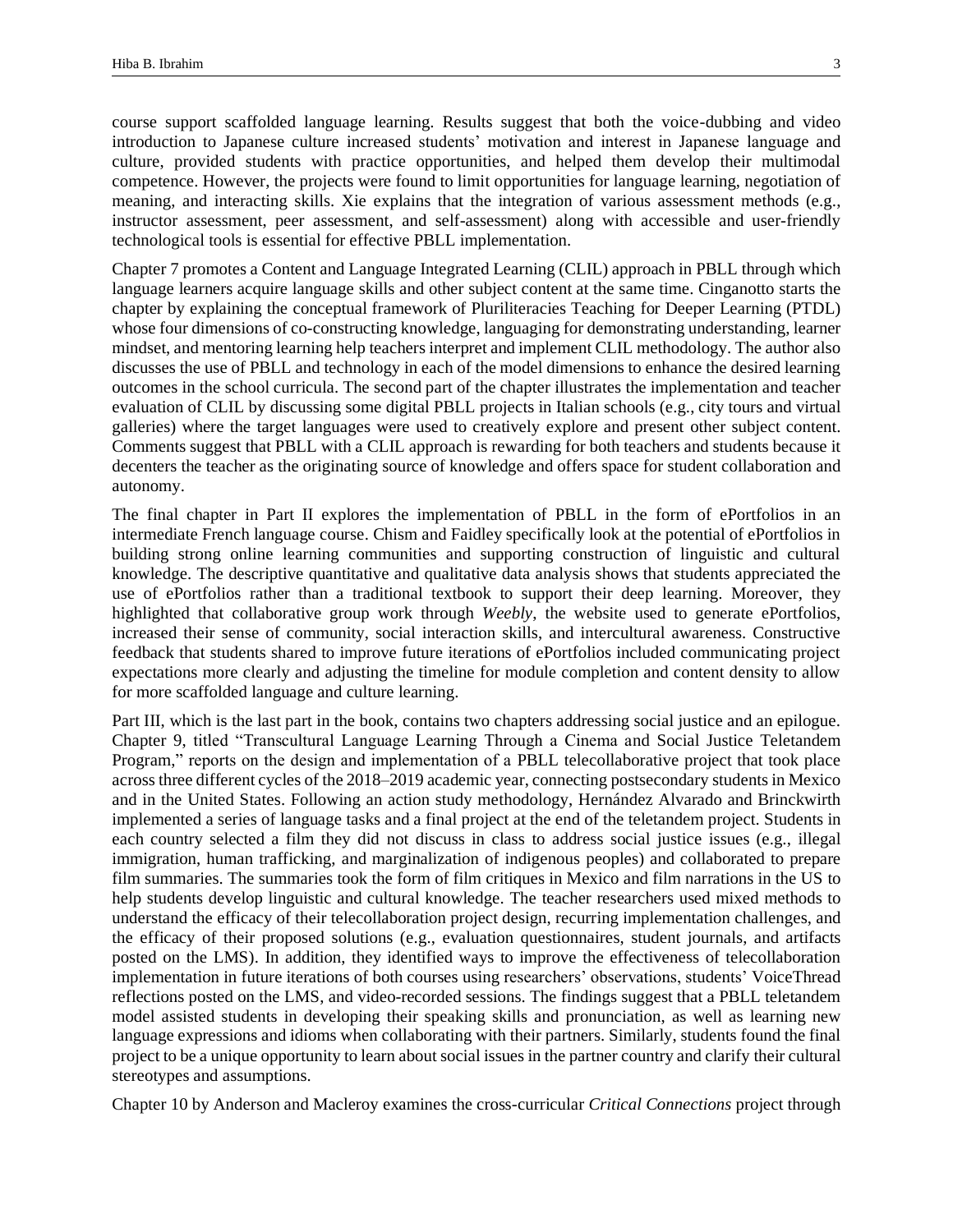which students of different age ranges in Algeria, Cyprus, Luxemburg, Palestine, Taiwan, the UK, and the USA expanded their language learning and use of technology to create and share digital bilingual stories with a wide audience in their school communities, film festivals, and on the project's website. The students' digital stories varied in genre to help students address several social justice issues (e.g., environmental issues, fairness, and belonging) and activate their critical thinking and creativity to address these issues in their communities. Anderson and Macleroy propose a holistic model to integrate digital media in language and culture learning, which recognizes the linguistic repertoire and semiotic resources of students as valid resources for ownership of learning and student agency.

In the Epilogue (Chapter 11), Thomas reflects on the ten chapters of the book, arguing that the increase of abnormal circumstances such as the COVID-19 pandemic must lead to reconsideration of current approaches to language pedagogy and the inclusion of more critical interdisciplinary planning for language education. The chapter also calls for continuous assessment of the role of digital technologies and PBLL in addressing the principles of language-and-culture learning and equipping students with the critical skills they need to navigate pressing critical social issues in a post COVID-19 world.

Overall, this book is a valuable resource for CALL researchers and practitioners interested in PBLL as most chapters include samples of course syllabi, PBLL activities, and technological tools that can be helpful in PBLL design and implementation for language learning. Additionally, the empirical studies employ a variety of research methodologies with a focus on mixed methodology to understanding PBLL in the context of CALL. Mixed methods approaches can lead to more robust discussions in CALL research, but they are still scarce in the field (Hartwick, 2018). Thus, this book is an exemplar of effective use of mixed methods research design in addressing affordances and challenges of PBLL in CALL environments. Although exploration of PBLL is established within Western discourses of autonomous and collaborative learning, the volume introduces perceptions and practices of PBLL in CALL within a variety of foreign language education contexts, including K-12 and higher education, less commonly taught languages, and non-Western cultures. If CALL research is to promote more equity and inclusion, future research should expand the investigation of PBLL in CALL in these contexts. With only two out of eleven chapters in this volume addressing social justice and equity in CALL, more work needs to be accomplished in these areas. In closing, this volume is a valuable contribution to CALL research. It is well-suited for researchers and instructors interested in experimenting with PBLL approaches in different CALL environments and language learning contexts.

## **References**

- Hartwick, P. (2018). Investigating research approaches: Classroom-based interaction studies in physical and virtual contexts*. ReCALL, 30*(2), 161–176.<https://doi.org/10.1017/S0958344017000386>
- Kokotsaki, D., Menzies, V., & Wiggins, A. (2016). Project-based learning: A review of the literature. *Improving Schools, 19*(3), 267–277[. https://doi.org/10.1177/1365480216659733](https://doi.org/10.1177/1365480216659733)
- Stoller, F. L. (2002). Project work: A means to promote language and content. In J. C. Richards & W. A. Renandya (Eds.), *Methodology in language teaching* (pp. 107–120). Cambridge University Press. https://doi.org/10.1017/CBO9780511667190.016
- Turula, A., Kurek, M., & Lewis, T. (Eds.). (2020). *Telecollaboration and virtual exchange across disciplines: In service of social change and global citizenship*. Research-publishing.net. <https://eric.ed.gov/?id=ED596376>